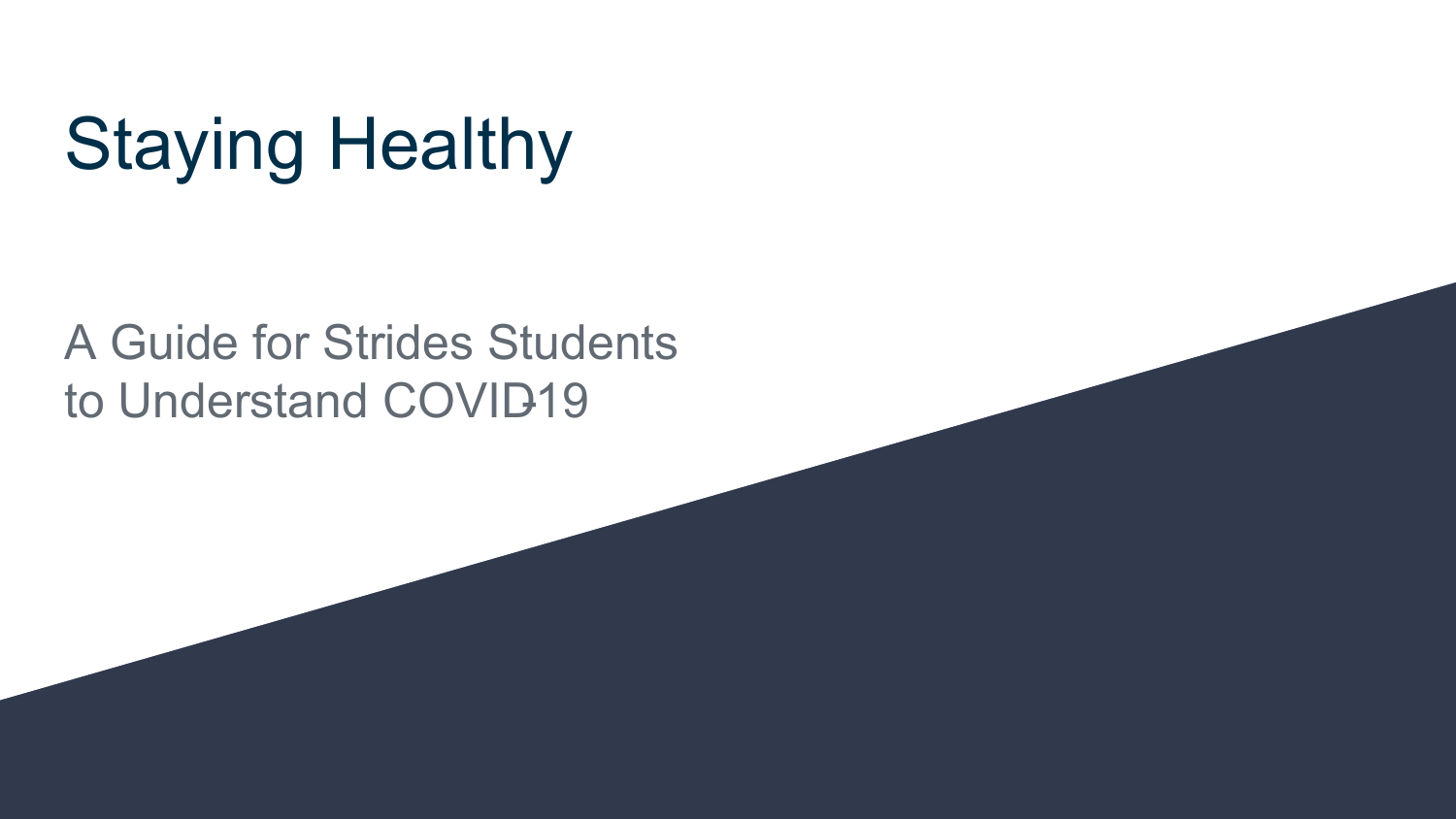# What is COVID - 19?

- $\cdot$  COVID-19 is a new virus that makes people sick
- It can cause symptoms such as fever, coughing, headache, and trouble breathing
- Some people may not show any symptoms, but others could become very sick



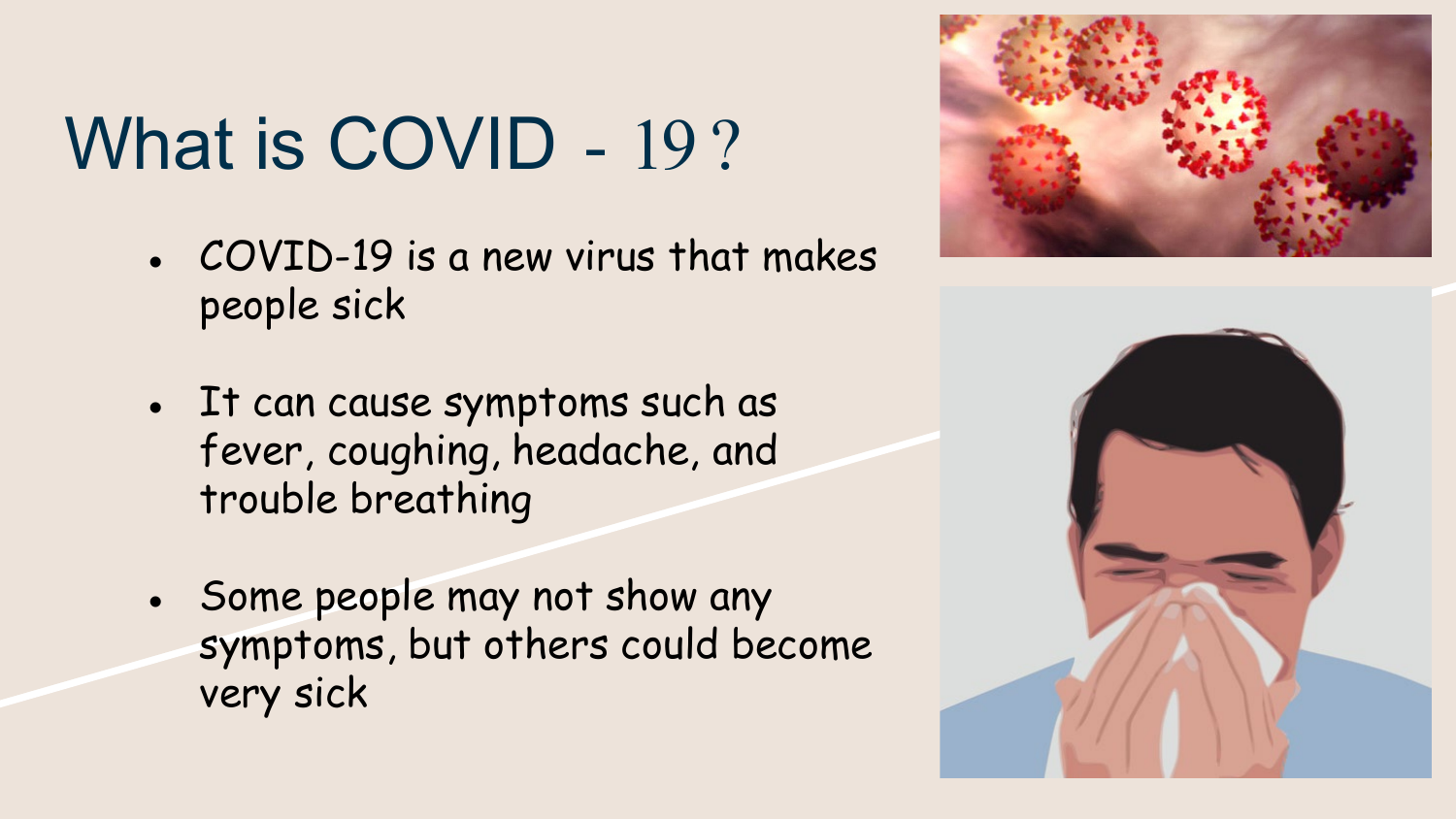## How Does COVID - 19 Spread?

COVID-19 Can Spread From Personto-Person

- Respiratory droplets can spread the virus when an infected person coughs, sneezes, or talks
- Droplets can land in the nose or mouth of another person in close contact

#### COVID-19 Can Possibly Spread by Touching Surfaces

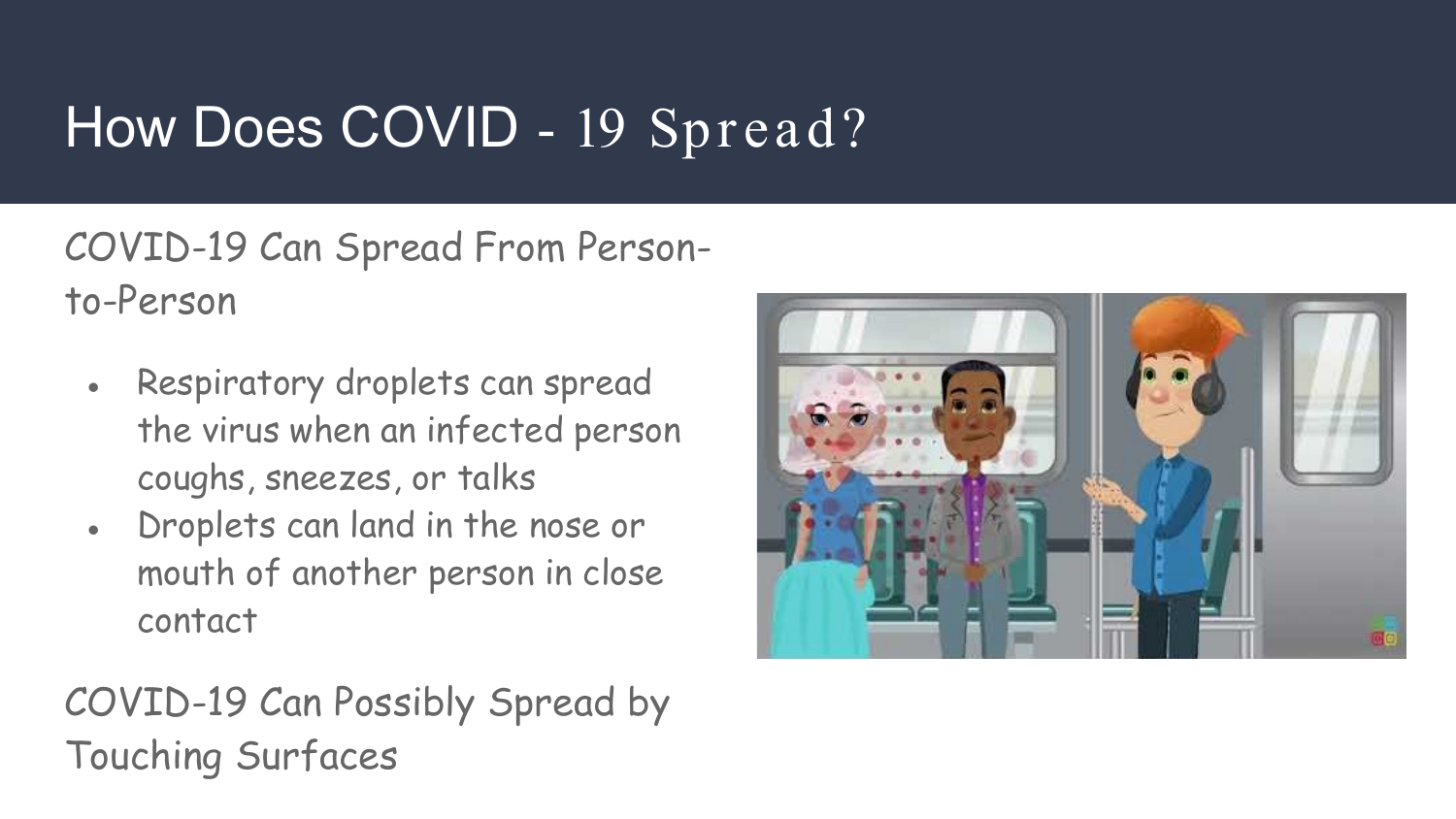# How Can I Stay Healthy?

- Wash Your Hands
- Cough or Sneeze into your Elbow or Tissue
- Avoid Touching your Face
- Don't Share Food or Drinks
- Avoid Crowded Places

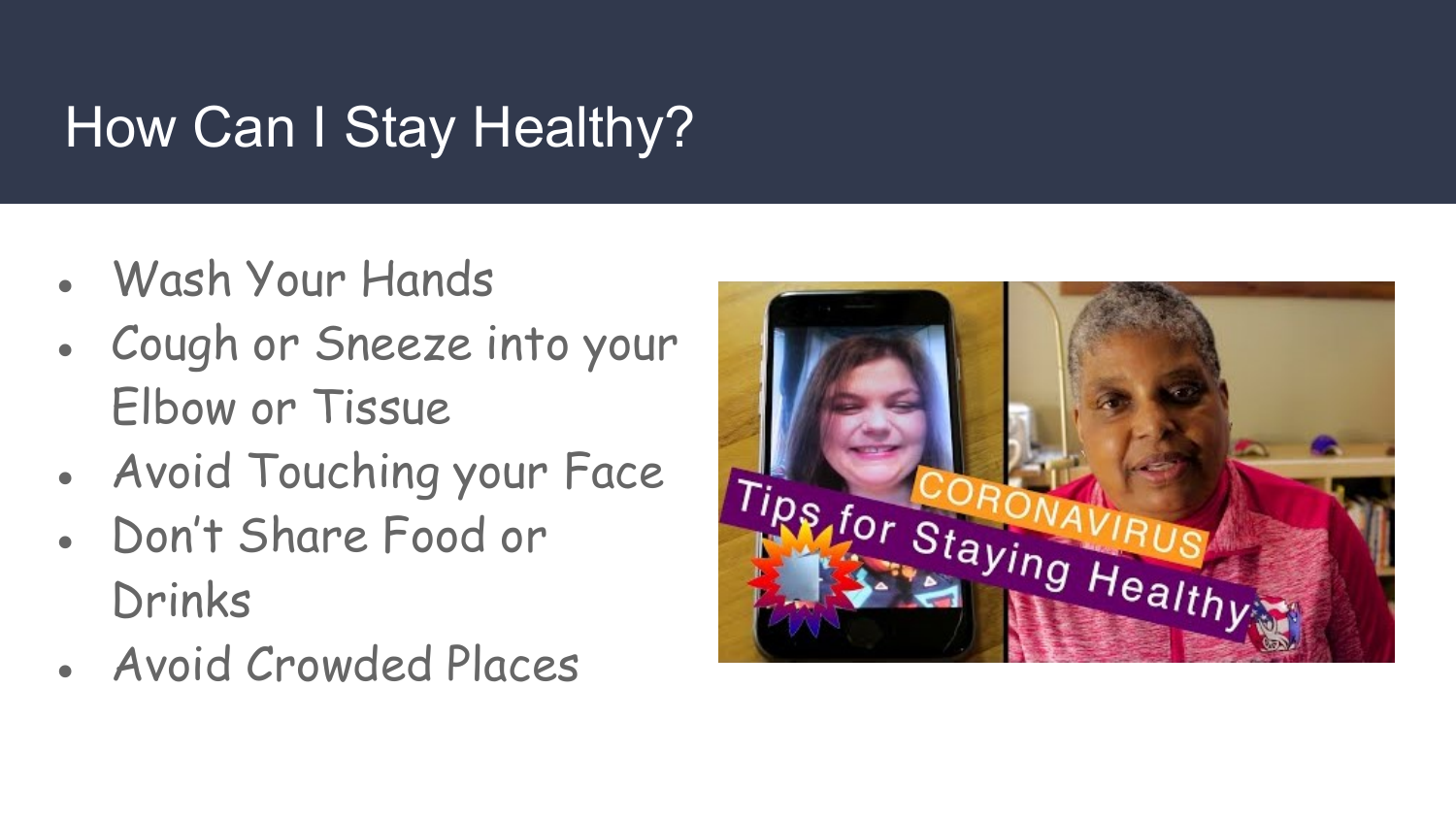## What If I Need To Go Out?

- Wear a Mask that Covers your Nose and Mouth
- Maintain 6 feet between other people



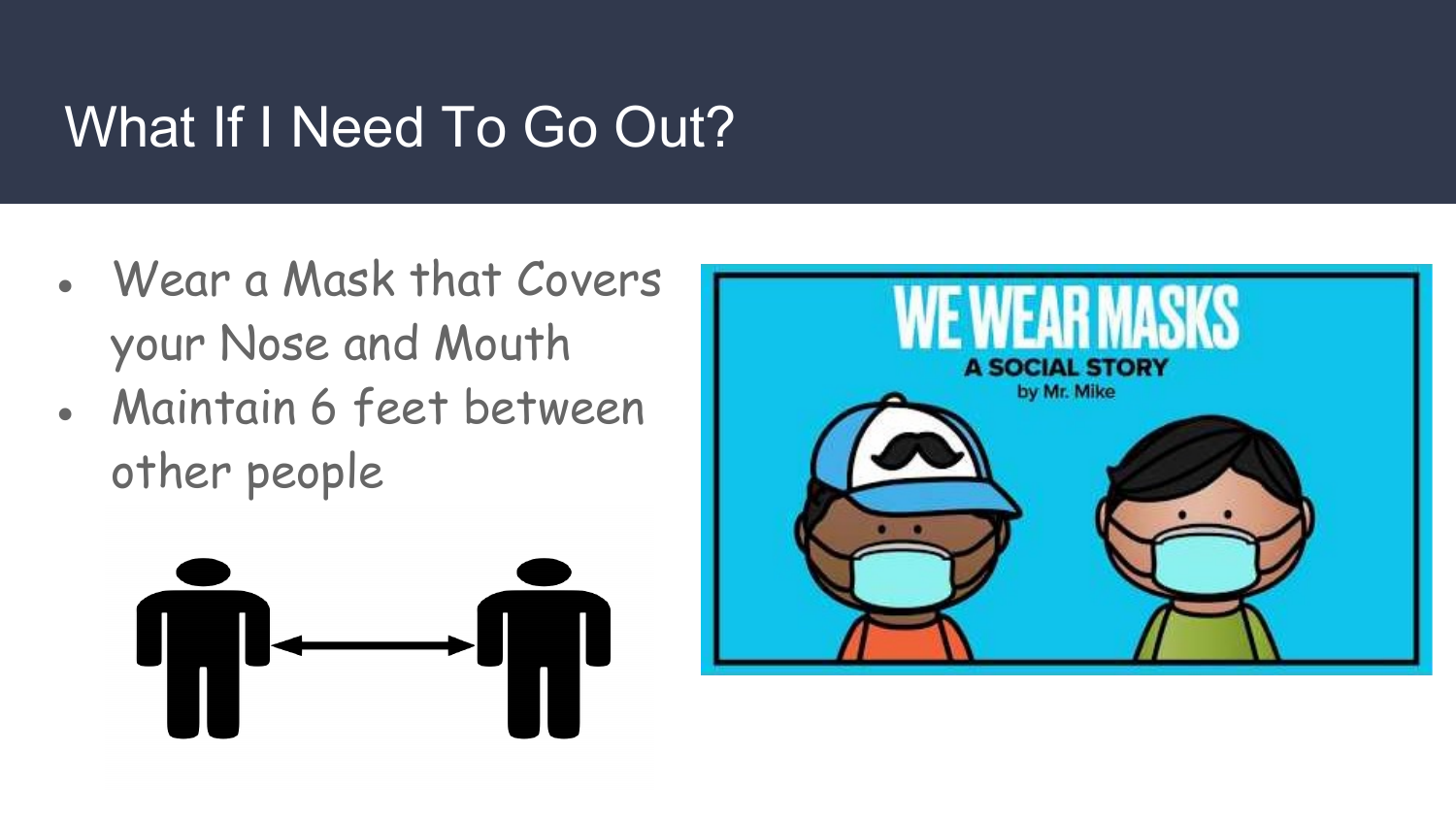## Staying Healthy in the Community

- Wear a Mask that Covers your Nose and Mouth
- Maintain 6 feet between other people
- Avoid Touching Your Face
- Wash Your Hands Often

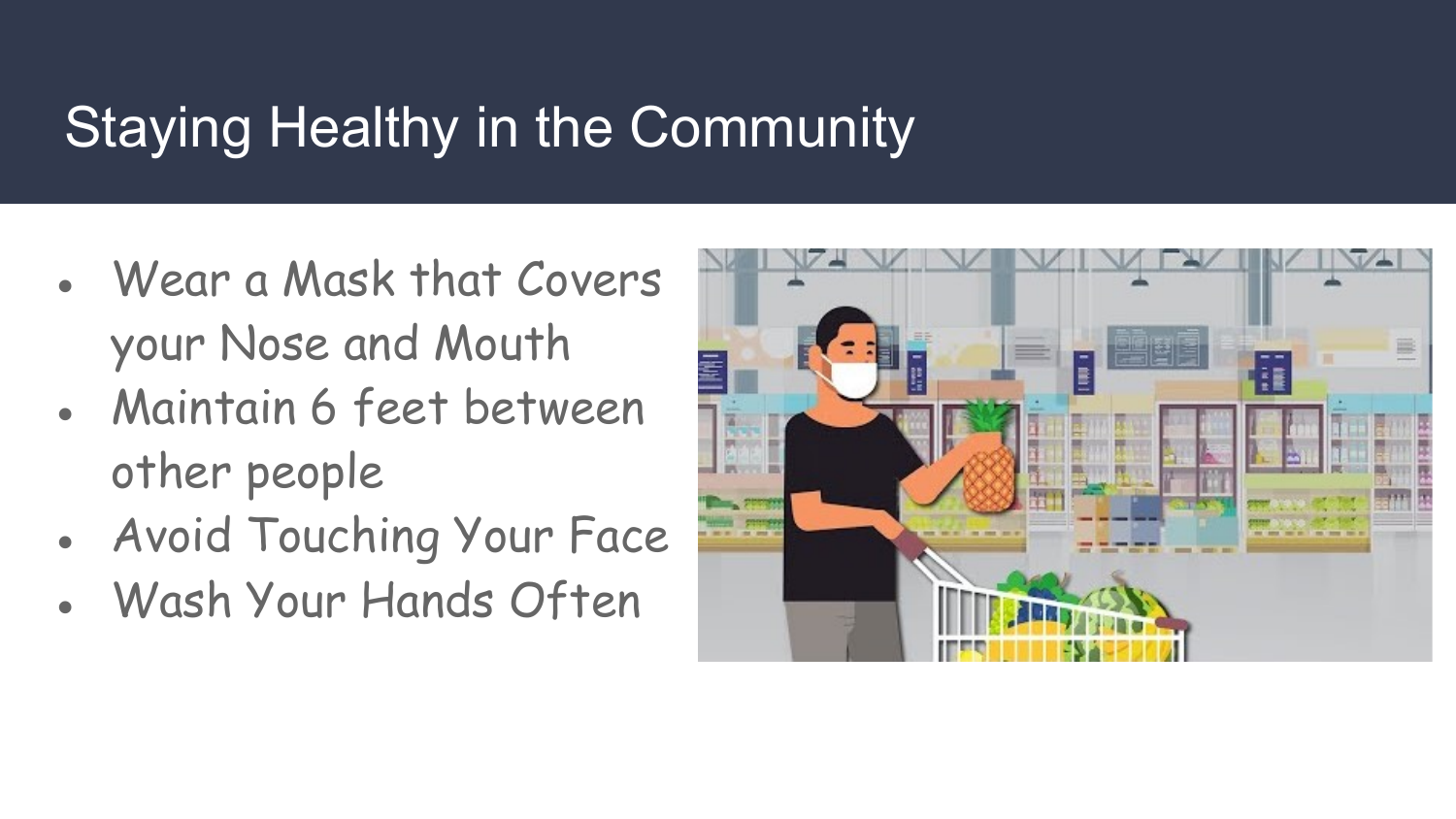### What Do All the New Signs Mean?

These signs remind us to practice social distancing and stay 6 feet apart.

You might see these new signs at school and in your community.





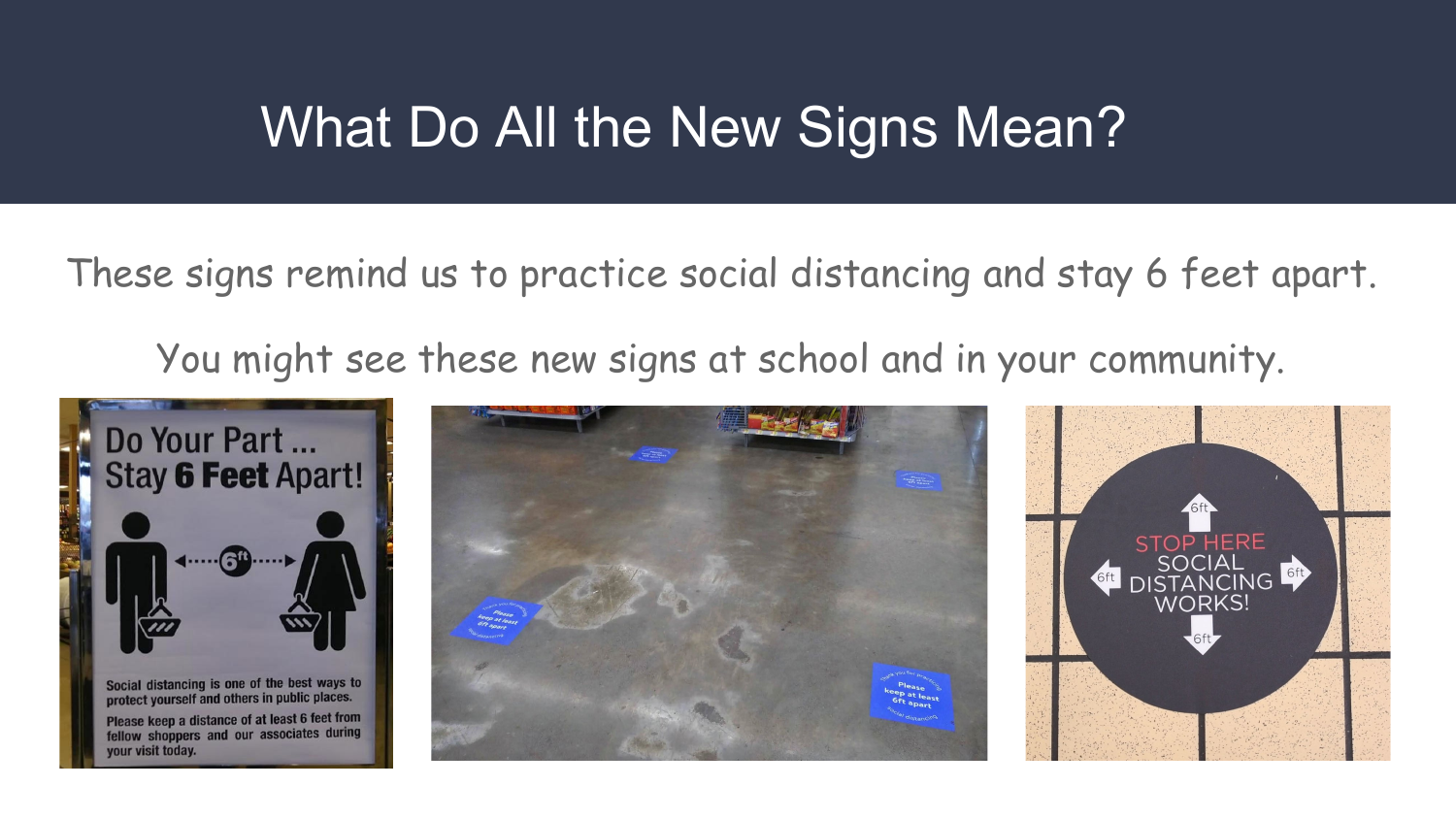We can all help each oth er stay h ealth y. This will not last forever.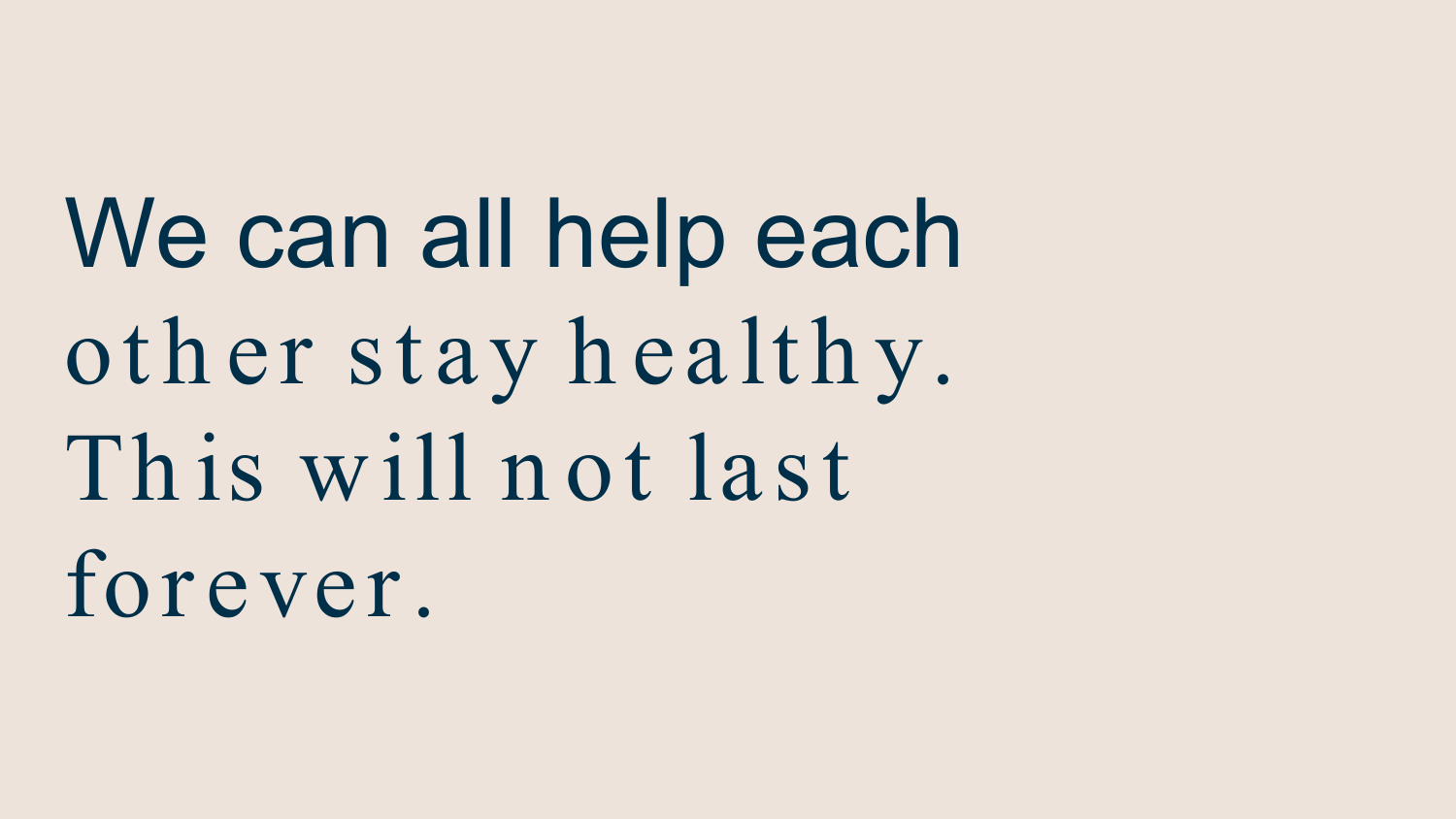# Just Remember….

- Wear a mask when you go out
- Stay 6 ft apart from others
- Cover your cough or sneeze
- Do not touch your face
- Wash your hands often
- Stay home if you are sick

Stop the Spread of Germs (COVID19)

#### **Stop the Spread of Germs**

Help prevent the spread of respiratory diseases like COVID-19.